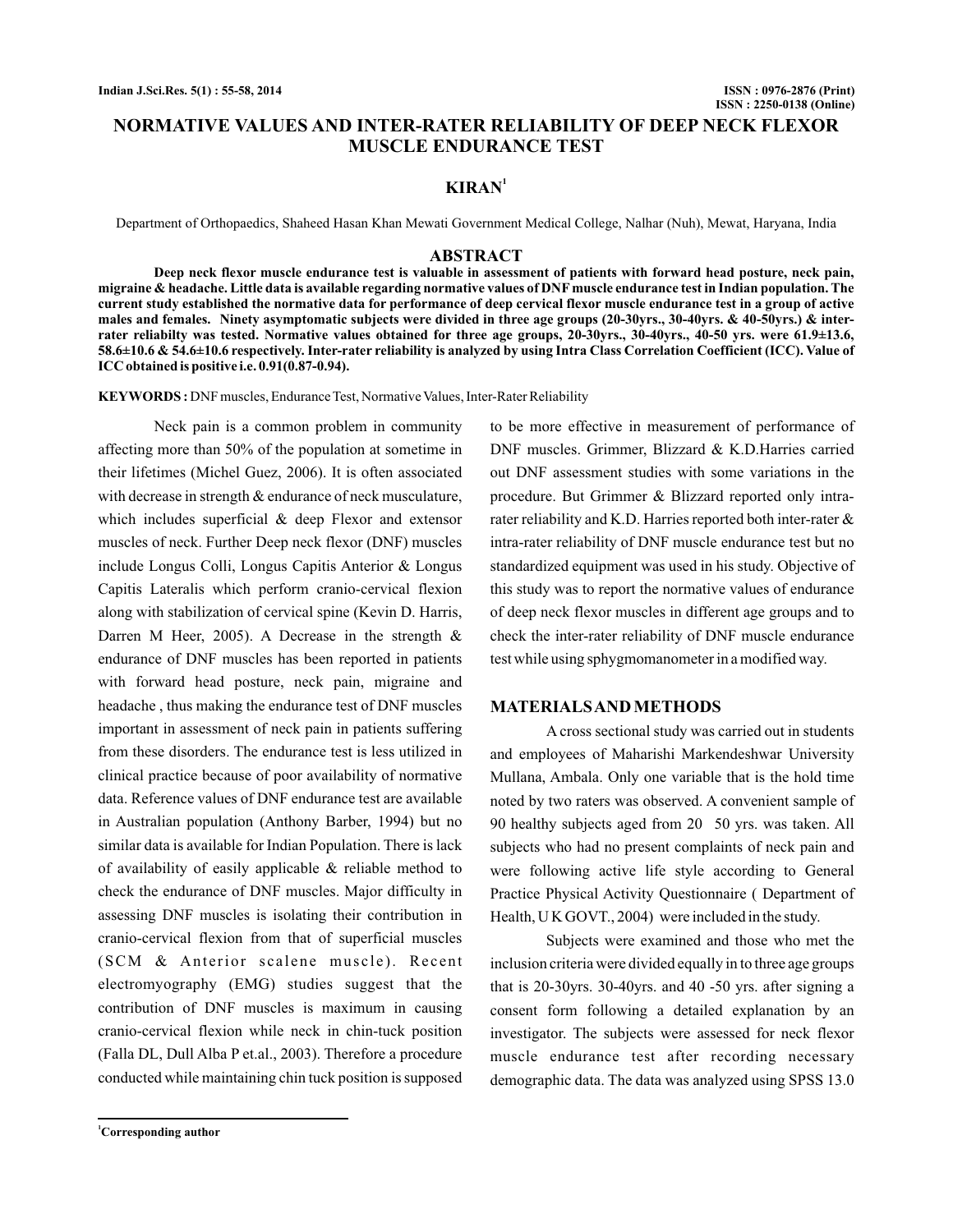software package. Inter-rater reliability was analyzed by calculating Intra-class Correlation Coefficient (ICC) and variance between three groups was analyzed by using one way analysis of variance (ANOVA).

Instruments used in the study were Stopwatch, Sphygmomanometer, Plinth & General Practice Physical Activity Questionnaire.

The participants were excluded if they had a history of thoracic or cervical spinal surgery, known cervical abnormalities, known systemic, muscular or connective tissue disorders, a history of significant injury to neck or upper thoracic spine or symptomatic cervical joints upon cervical spine palpation.

#### **Neck Flexor Muscle Endurance Test**

The neck flexor muscle endurance test used in this study was performed in a supine, hook lying position and was operationally defined as follows: with the chin maximally retracted and maintained iso-metrically, the subject lifted the head and neck until the head was approximately 1 inch above the plinth while keeping the chin retracted to chest. Once in position, stop watch was started and an inflated cuff of sphygmomanometer was placed under the occiput of subject. The head was just touching the inflated cuff and not resting over it. The mercury level was observed throughout the test procedure. The test was terminated if any rise in mercury level is observed. This method was adopted because the appearance of skin folds may not be clearly visible in lean subjects hence limits the use of test method used by K D Harries in these subjects.

#### **Testing Procedure**

Two raters trained in application of neck flexor endurance test performed all testing. Each rater alternated being the first rater. Each subject was positioned by the first rater and provided with verbal instructions ("Tuck your chin in and lift up your head") and pictures depicting proper performance of test. The rater then guided through the motions required for performance of test two times. Following the instructions and guidance through the test procedure, the subject was asked to perform the test operationally defined.A stop watch was used to measure the length of time (in seconds) that the subject could hold the test position. Measurements were recorded to nearest second. Following conclusion of this test, the first rater removed the inflated cuff of sphygmomanometer and instructed the subject to rest for 15 minutes. During this time, subject was instructed to remain in supine and turn his or her neck from side to side through full range of motion at least 3 times without raising the head from table. The first rater then departed the room, and the second rater entered and repeated the same procedure. Test session for each subject lasted approximately 30 minutes.

#### **RESULTSAND DISCUSSION**

Normative values obtained by both raters are summarized in table 1 and no significant difference was found among three age groups. Inter-rater reliability obtained was positive i.e. 0.91 and ranged from 0.87 to 0.94. Ascatter diagram shown in figure 1.

The inter rater reliability of deep neck flexor muscle endurance test in the current study is good, similar to Kevin D. Herris, 2005 who reported moderate to good interrater reliability for subjects without neck pain observing the breakage in continuity of line drawn across the approximated skin folds in neck region while performing cranio-cervical flexion with keeping the chin tucked in. The result of current study agree with clinometric evaluation done by H P Chantal De Koning, 2008 who reported that ICC values calculated for inter-rater reliability ranged from 0.57 to 1.00 in different studies. The difference might be attributed to instrumentation, patient position, test termination criteria (Lariviere C. and Gravel D., 2003).

The chin tuck position is regarded best (Chantal HP de Koning et.al., 2008) and is supported by EMG study done (Falla D. L., Dull Alba P. et. al., 2003). The sphygmomanometer is used in modified way in this study. The use of pressure sensor mechanism of the sphygmomanometer is justified by its use in evaluation of muscle strength and force measurements in previous studies( Claudionor Delgada et. al., 2004).

Fifteen minutes time interval is also suggested in literature (Cleland J. A., Childs J. D., 2006) as rest period between multiple fatigue test.

The clinical relevance of this study lies in the fact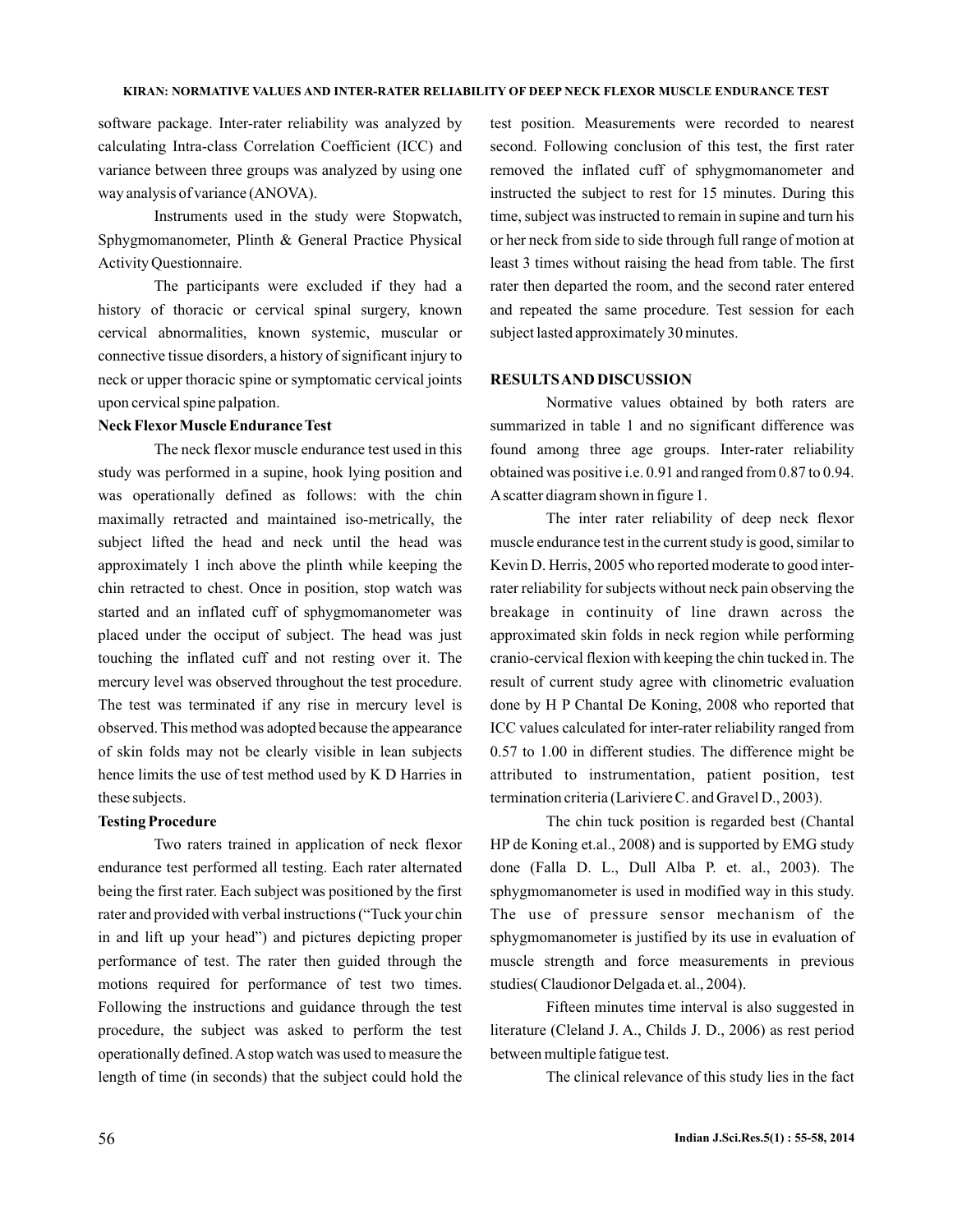

**Figure 1 : Diagram correlation between normative values of two raters**

|                  | Table 1: Normative values reported by 2 raters |  |  |  |  |  |
|------------------|------------------------------------------------|--|--|--|--|--|
| according to age |                                                |  |  |  |  |  |

| Group | Age       | N  | Rater-          | Rater-2         |
|-------|-----------|----|-----------------|-----------------|
|       | (Yrs.)    |    | $1(\sec.)$      | (sec.)          |
|       | $20 - 30$ | 30 | $61.9 \pm 13.6$ | $61.6 \pm 12.1$ |
|       | $30-40$   | 30 | $58.6 \pm 10.6$ | $58.2 \pm 10.2$ |
|       | $40 - 50$ | 30 | $54.6 \pm 10.6$ | $54.7 \pm 11.2$ |
| Total |           | 90 | $58.4 \pm 11.9$ | $58.1 \pm 11.4$ |

that the study provides a cost effective, easily applicable and reliable method for measuring endurance of deep neck flexor muscles.

The current study established the normative data for performance of deep cervical flexor muscles in a group of active males and females. This study also states that interrater reliability of neck flexor muscle endurance test is good.

The normative values obtained from this study can be used as reference values after carrying out larger study for assessing endurance of deep neck flexor muscles in patients with forward head posture, cervicogenic headache and chronic neck pain patients. It is recommended to find out sex specific normative values and to check the test reliability in neck pain patients.

Sample size taken was small. Radiographic findings for degenerative changes and diurnal variations were not considered.

### **REFERENCES**

- Anthony Barber, 1994. Upper cervical spine flexor muscles: Age related performance in asymptomatic women. Australian Physiotherapy, 40: 167-170.
- Chantal HP de Koning., 2008. Clinimetric evaluation of methods to measure muscle functioning in patients with non-specific neck pain: A systematic review. BMC Musculoskeletal Disorders; 9:142-147.
- Claudionor Delgada, 2004. Use of sphygmomanometer in the evaluation of knee joint flexor and extensor muscle strength in militaries. Rev Bras Med Esporte; 5: 231-235.
- Cleland J. A. and Childs J.D., 2006. Interrater reliability of the history and physical examination in patients with mechanical neck pain. Arch Phys Med Rehabil. 87(10): 1388-1395.
- Department of Health, Government of UK. URL: http://webarchive.nationalarchives.gov.uk/20080 910134953/dh.gov.uk/en/Publicationsandstatistic s/Publications/PublicationsPolicyAndGuidance/ DH 063812. Last accessed on 26/11/2008.